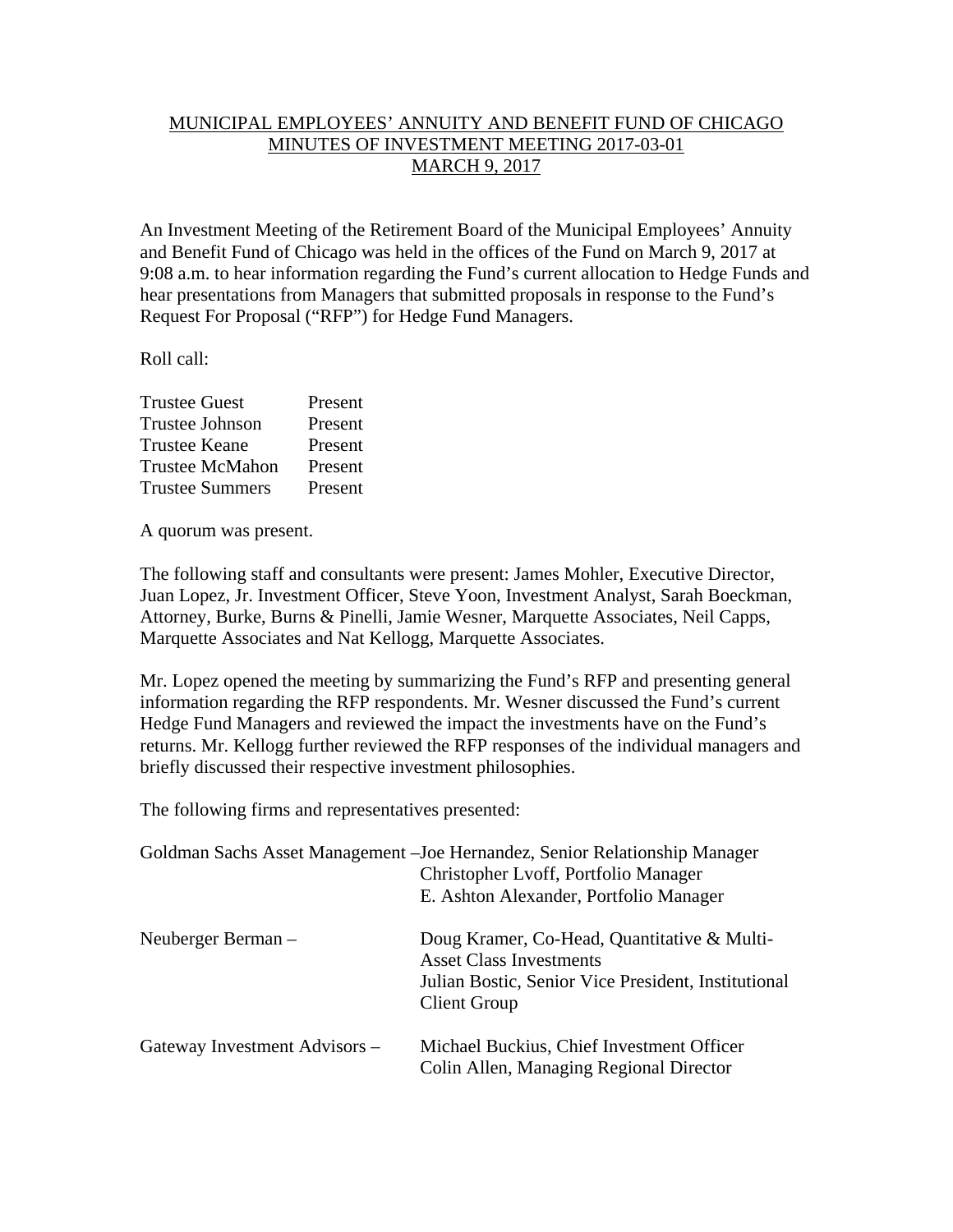## MUNICIPAL EMPLOYEES' ANNUITY AND BENEFIT FUND OF CHICAGO MINUTES OF INVESTMENT MEETING 2017-03-01 PAGE 2

Parametric Portfolio Associates - Jay Strohmaier, Managing Director Greg Baranivsky, Director, Institutional Relationships

Following the presentations, on a motion by Trustee Summers, the Board went into closed session at 12:14 p.m. in accordance with Section  $2(c)(7)$  of the Open Meetings Act to discuss the sale or purchase of investment contracts. 5 ILCS 120/2(c)(7). Seconded by Trustee McMahon.

## Roll Call

| <b>Trustee Guest</b>   | Aye |
|------------------------|-----|
| Trustee Johnson        | Aye |
| <b>Trustee Keane</b>   | Aye |
| <b>Trustee Summers</b> | Aye |
| <b>Trustee McMahon</b> | Aye |

Motion carried.

The Board moved into open session at 12:32 p.m. on a motion by Trustee Summers, Seconded by Trustee Johnson. Carried by a unanimous voice vote.

In open session after discussion with Fund staff and the Investment Consultant, Trustee Summers made a motion to invest \$50 million with Neuberger Berman and \$50 million with Parametric Portfolio Associated pending successful contract negotiations with Fund staff, Legal Counsel and the Executive Director. Seconded by Trustee McMahon.

On a motion by Trustee Summers, the Board went into closed session at 12:35 p.m. in accordance with Section  $2(c)(1)$  of the Open Meetings Act to discuss employment matters of specific personnel. Seconded by Trustee Johnson.

## Roll Call Trustee Guest Aye Trustee Johnson Aye Trustee Keane Aye Trustee Summers Aye Trustee McMahon Aye

Motion carried.